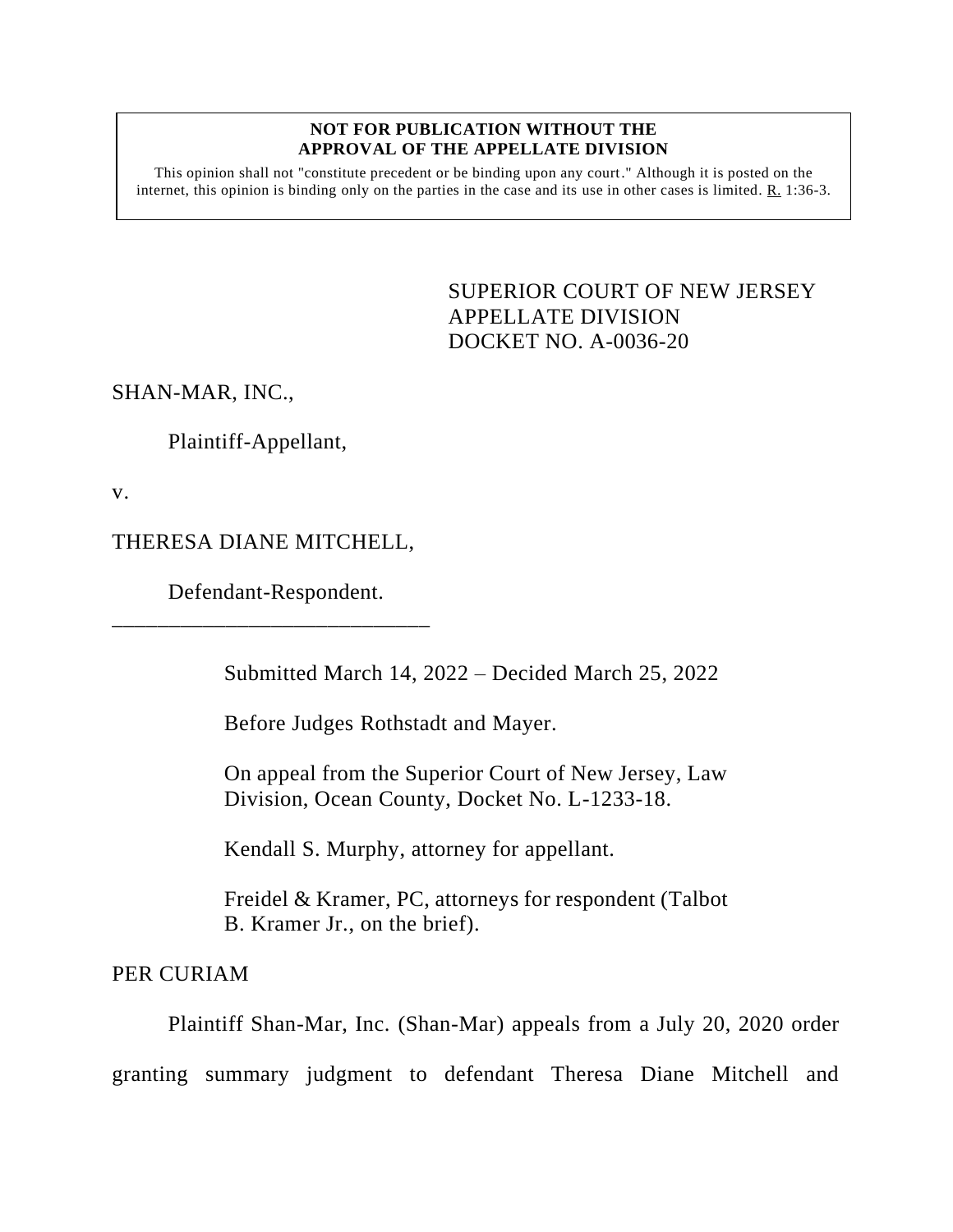dismissing its complaint based on the entire controversy doctrine. Plaintiff also appeals from an August 17, 2020 order awarding attorney's fees and costs under Rule 1:4-8 and directing Mark Molz<sup>1</sup> to reimburse defendant in the amount of \$16,426.25. We affirm both orders.

The parties are familiar with the facts relevant to this appeal based on their prior divorce litigation. In January 2018, Molz and defendant were granted a final judgment of divorce (FJOD). In the equitable distribution portion of the FJOD, the family part judge determined a sailboat and boat slip held in the name of Shan-Mar were marital property and ordered the boat and slip to be sold.

Molz refused to cooperate regarding the sale of the boat and slip under the terms of the FJOD and defendant moved to enforce its terms. The family part judge held Molz in contempt of court and granted defendant a limited power of attorney to execute documents necessary to sell all property subject to equitable distribution, including the boat and slip.

In March 2019, defendant entered into a purchase agreement to sell the sailboat, signing the document as "Theresa Mitchell, POA Mark Molz."

<sup>&</sup>lt;sup>1</sup> Mark Molz is a licensed New Jersey attorney and represented Shan-Mar prior to current counsel filing a substitution of attorney to represent the corporate entity. Additionally, Molz served as a corporate officer of Shan-Mar prior to the FJOD.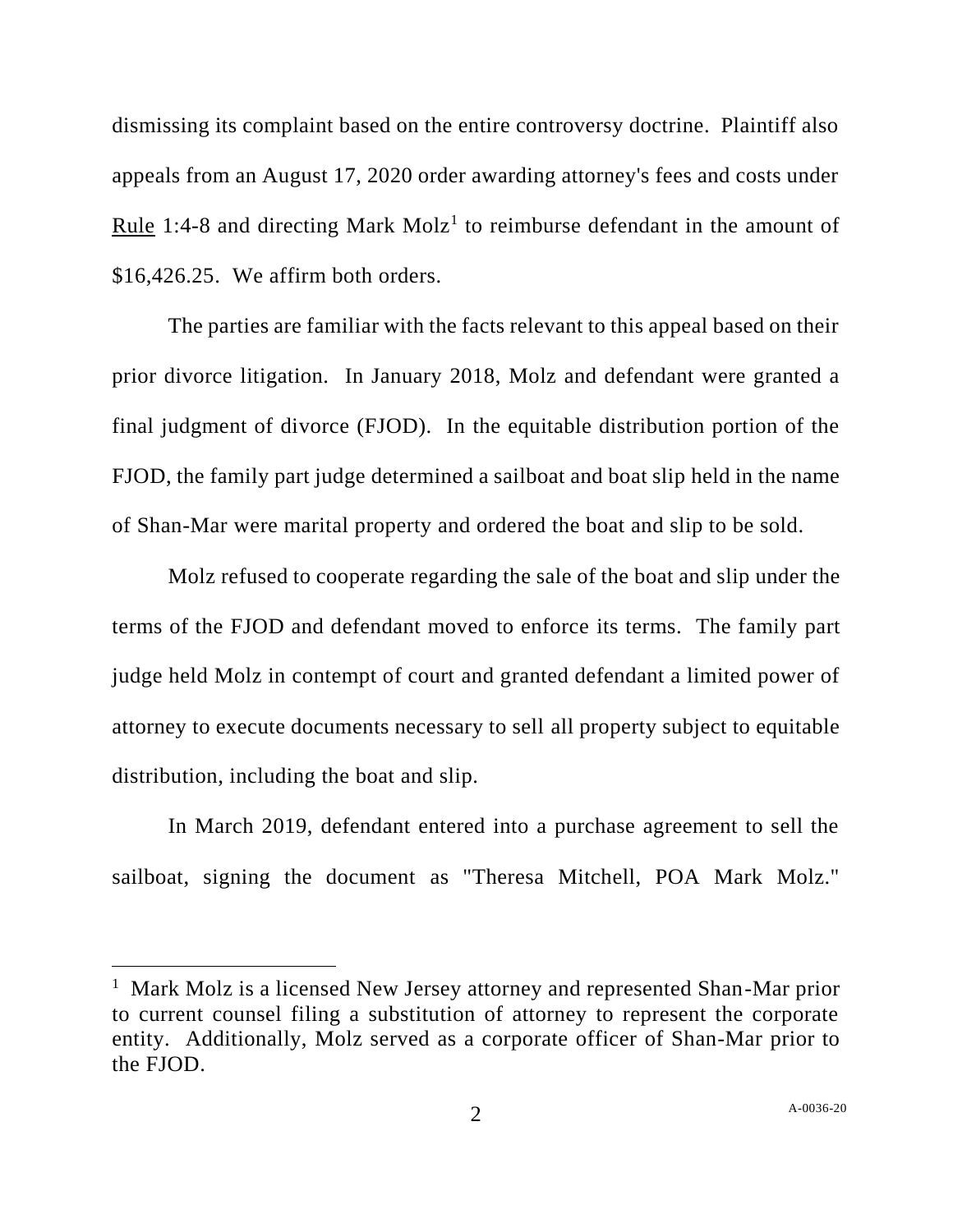Defendant also obtained a duplicate title to the boat using the court-ordered limited power of attorney.

Molz appealed the FJOD and order authorizing defendant to sell assets as part of the equitable distribution award. On appeal, Molz argued the family part judge abused her discretion in allowing defendant to share corporately owned assets that should have been excluded from consideration as marital property subject to equitable distribution. He also claimed Shan-Mar was never a party to the divorce action and it was deprived of due process when the family part judge ordered the boat and slip to be sold. We affirmed the FJOD in its entirety and the order enforcing the equitable distribution award. Molz v. Molz, No. A-2888-17 (App. Div. May 1, 2020). In affirming, we noted business assets, such as Shan-Mar's boat and slip, were subject to equitable distribution and the family part judge correctly included the boat and slip as part of the division of marital property in the FJOD. The New Jersey Supreme Court denied Molz's petition for certification. Molz v. Molz, 244 N.J. 163 (2020).

Dissatisfied with the family part judge's FJOD and this court's affirmance of the FJOD, including the equitable distribution award, Molz filed a complaint on behalf of Shan-Mar in the Law Division in Ocean County. 2 Shan-Mar sought

<sup>&</sup>lt;sup>2</sup> Venue for the divorce action was Mercer County.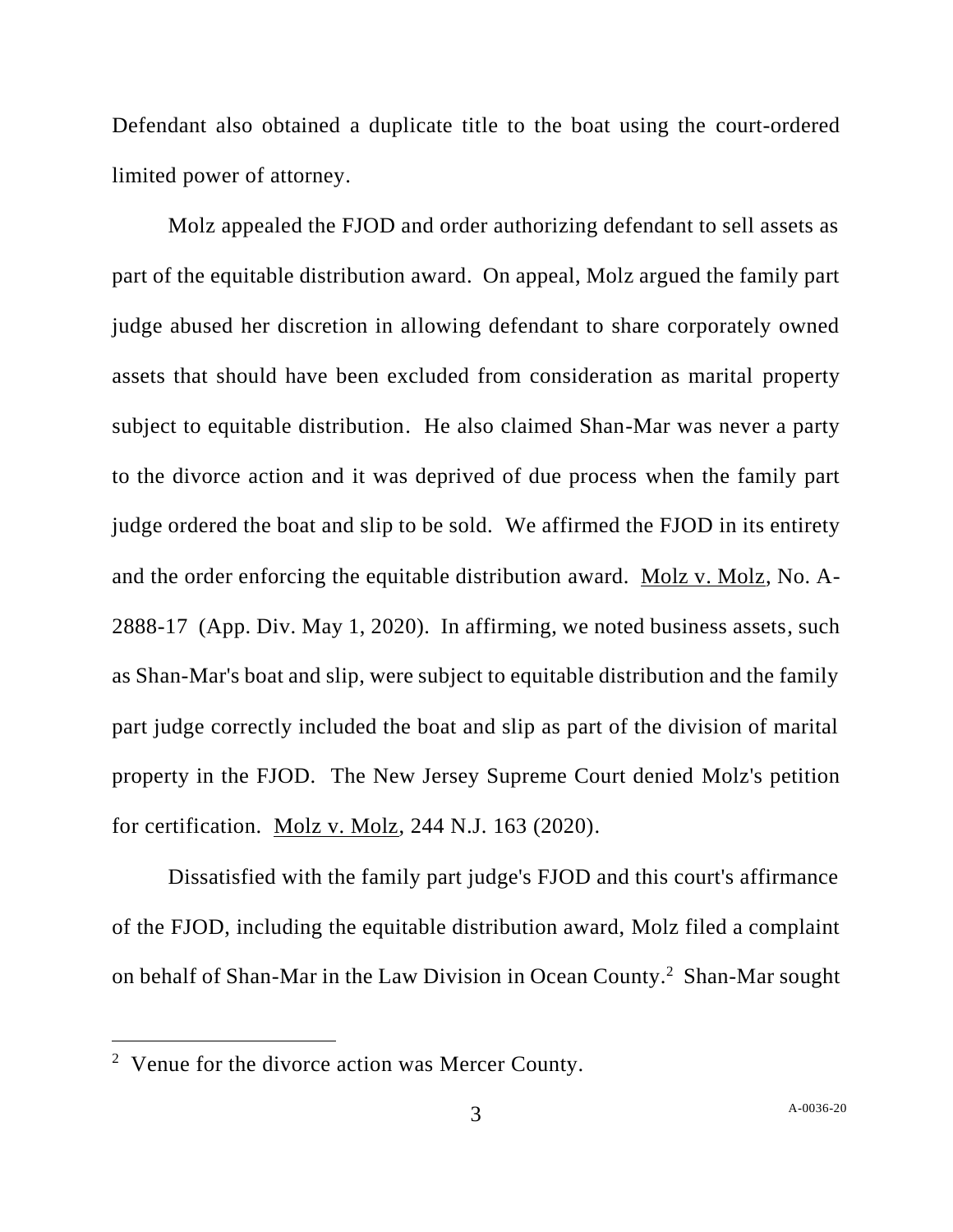to set aside the sale of the boat and slip because the corporation was not a party to the divorce action.

In its 2018 complaint, Shan-Mar asserted Molz and defendant formed the corporation in 2002 for the purpose of owning a sailboat and boat slip. In forming the corporation, Molz and defendant intended to gift to their daughters, Shannon and Marisa, the sailboat and slip as part of the annual maximum gift amount allowed by law. Shan-Mar's shareholders at the time it filed the complaint were Shannon and Marisa Molz. Marisa Molz is Shan-Mar's sole corporate officer.

Ten months after Shan-Mar filed its complaint, defendant moved for summary judgment, arguing Shan-Mar's claims were previously litigated in the divorce action and resolved in the FJOD. Shan-Mar opposed defendant's motion and filed a cross motion for partial summary judgment and other relief.

In a comprehensive oral decision placed on the record on June 19, 2020, Judge Robert E. Brenner granted defendant's motion for summary judgment and denied Shan-Mar's motions. Judge Brenner meticulously stated his factual findings after thoroughly reviewing the summary judgment record. The judge concluded Shan-Mar's claims were barred by the entire controversy doctrine. Judge Brenner expressly found Molz's arguments raised before the family part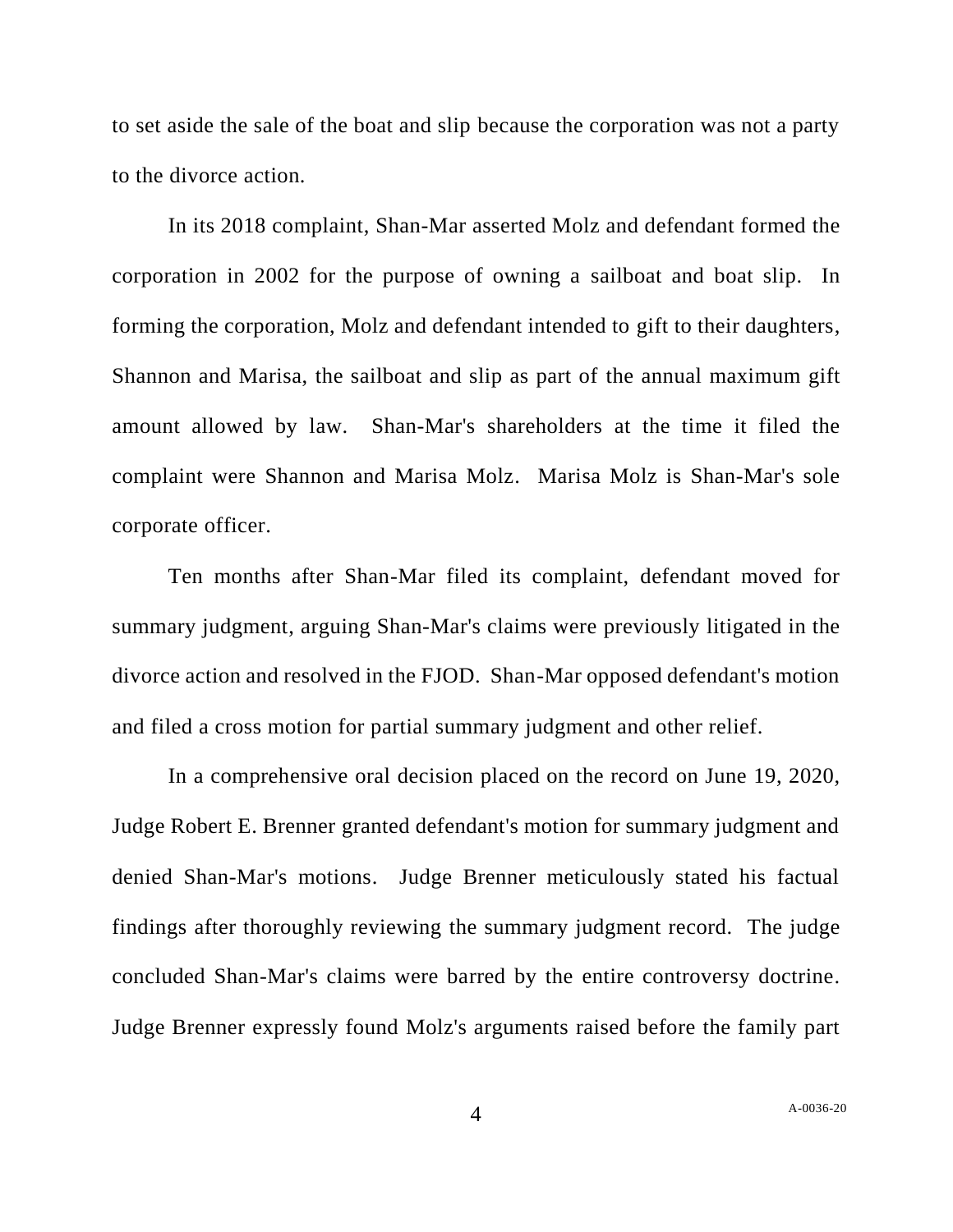judge in the divorce action, asserting the sailboat and slip were not marital assets subject to equitable distribution, were identical to Shan-Mar's arguments in the Law Division action.

The judge rejected Shan-Mar's argument the entire controversy doctrine was inapplicable because the corporation was not a party to the divorce action. As the judge explained, "[t]he factual circumstances which give rise to Shan[-] Mar's allegations in the amended complaint all arise from the issues which have previously been considered and disposed of in the divorce action and affirmed by the Appellate Division." Judge Brenner stated, "the arguments proffered by Shan[-]Mar were previously made and rejected in the divorce action . . . and affirmed on appeal." The judge concluded Shan-Mar's action was

> a textbook example of a party seeking a second bite of the apple by reframing issues that were lost in a different forum. Mr. Molz had every opportunity to join Shan-Mar . . . in the divorce action if he felt that was necessary and . . . chose not to do so. His failure to do so now bars this matter pursuant to the entire controversy doctrine.

Judge Brenner's detailed and thorough oral decision was memorialized in a July 20, 2020 order.

After prevailing on her summary judgment motion, defendant filed a motion for counsel fees under Rule 1:4-8. The motion judge deemed Shan-Mar's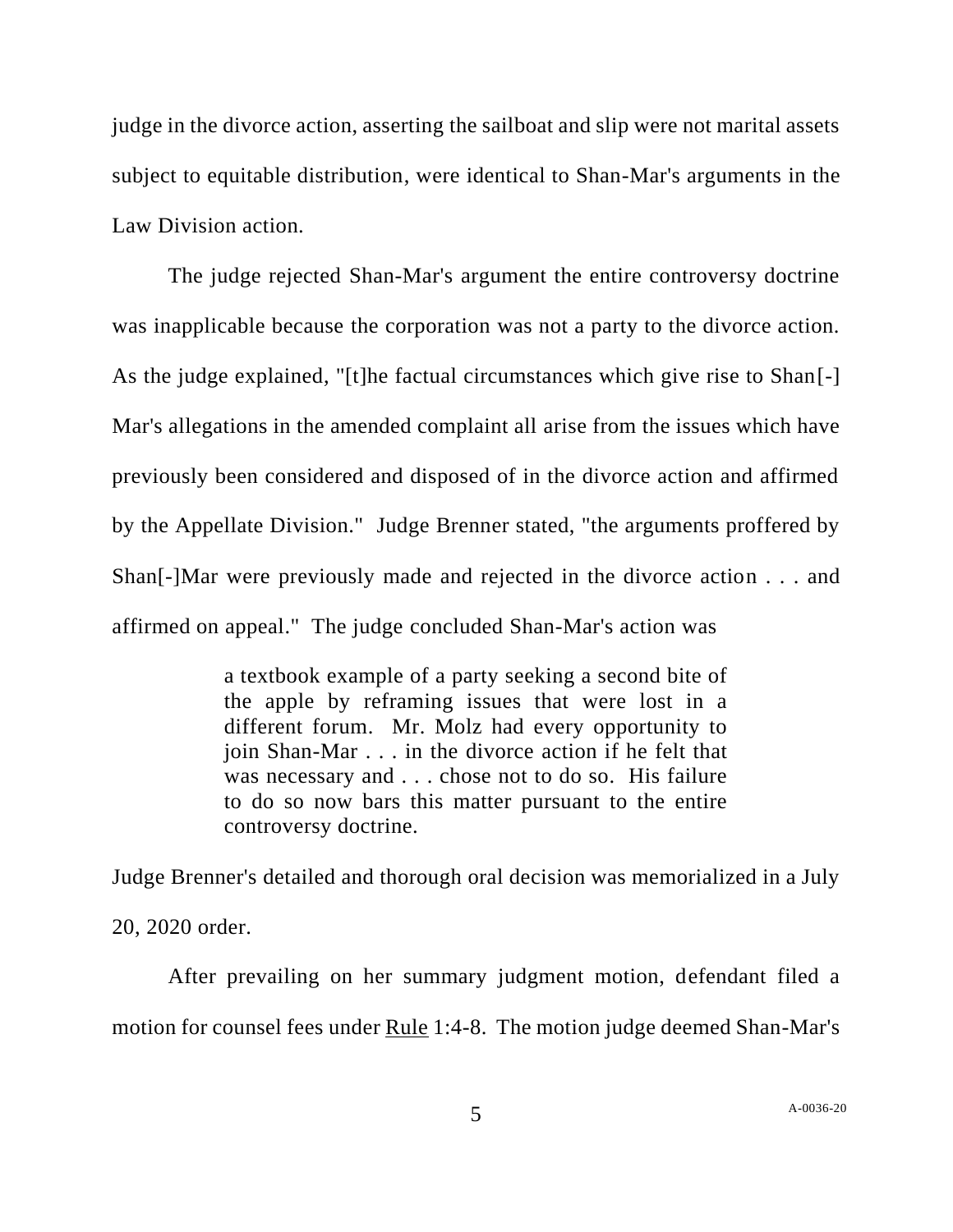claims "frivolous," without basis in law or in fact, and "completely untenable." In an August 17, 2020 order, the judge required Molz to reimburse defendant \$16,025 in counsel fees and \$401.25 in expenses.

On appeal, Shan-Mar argues the entire controversy doctrine did not bar its claims and summary judgment was premature because discovery was incomplete. Shan-Mar further claims the motion judge's dismissal of the complaint violated its right to due process. Shan-Mar also asserts its Law Division claims were filed in good faith and, therefore, the judge erred in awarding counsel fees to defendant.

We disagree and affirm for the thoughtful and well-reasoned oral decisions rendered by Judge Brenner. We add only the following comments.

The entire controversy doctrine, codified in Rule 4:30A, requires the parties to an action raise all transactionally-related claims in that action. See Pressler & Verniero, Current N.J. Court Rules, cmt. 1 on R. 4:30A (2022). The doctrine requires parties in an action to raise all transactionally related claims against each other. Bank Leumi U.S.A. v. Kloss, 243 N.J. 218, 227 (2020).

"Underlying the [e]ntire [c]ontroversy [d]octrine are the twin goals of ensuring fairness to parties and achieving economy of judicial resources." Kent Motor Cars, Inc. v. Reynolds & Reynolds, Co., 207 N.J. 428, 443 (2011). The

6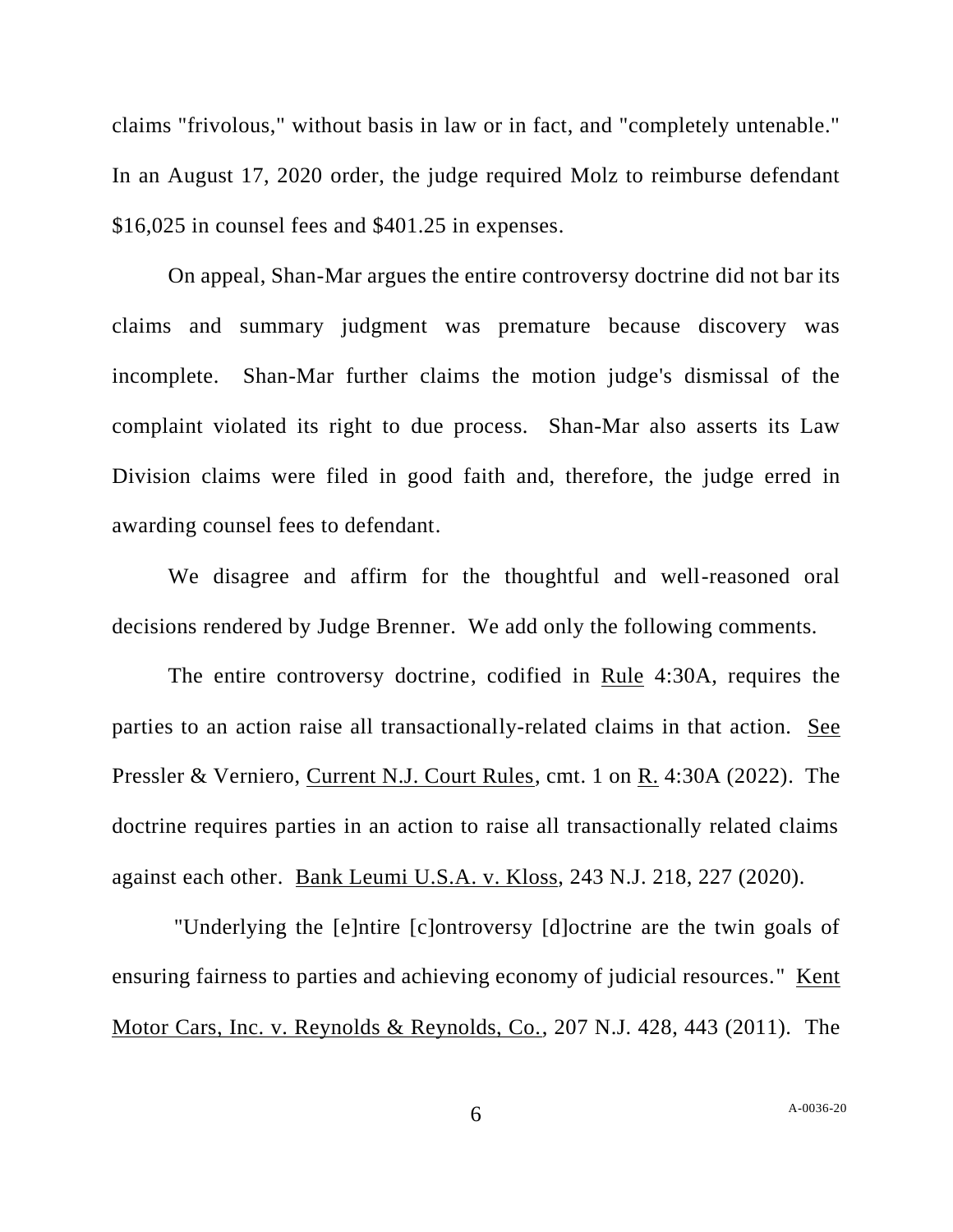doctrine "embodies the principle that the adjudication of a legal controversy should occur in one litigation in only one court; accordingly, all parties involved in a litigation should at the very least present in that proceeding all of their claims and defenses that are related to the underlying controversy." Wadeer v. N.J. Mfrs. Ins. Co., 220 N.J. 591, 605 (2015) (quoting Highland Lakes Country Club & Cmty. Ass'n v. Nicastro, 201 N.J. 123, 125 (2009)). The goals of the entire controversy doctrine include "(1) the need for complete and final disposition through the avoidance of piecemeal decisions; (2) fairness to parties to the action and those with a material interest in the action; and (3) efficiency and the avoidance of waste and the reduction of delay." Ibid. (quoting DiTrolio v. Antiles, 142 N.J. 253, 267 (1995)).

"In determining whether a subsequent claim should be barred under [the entire controversy] doctrine - 'the central consideration is whether the claims against the different parties arise from related facts or the same transaction or series of transactions.'" Ibid. (quoting DiTrolio, 142 N.J. at 267). In applying the doctrine, fairness and a reasonable opportunity to litigate must be accorded to the party whose claim is sought to be barred. Gelber v. Zito P'ship, 147 N.J. 561, 565 (1997).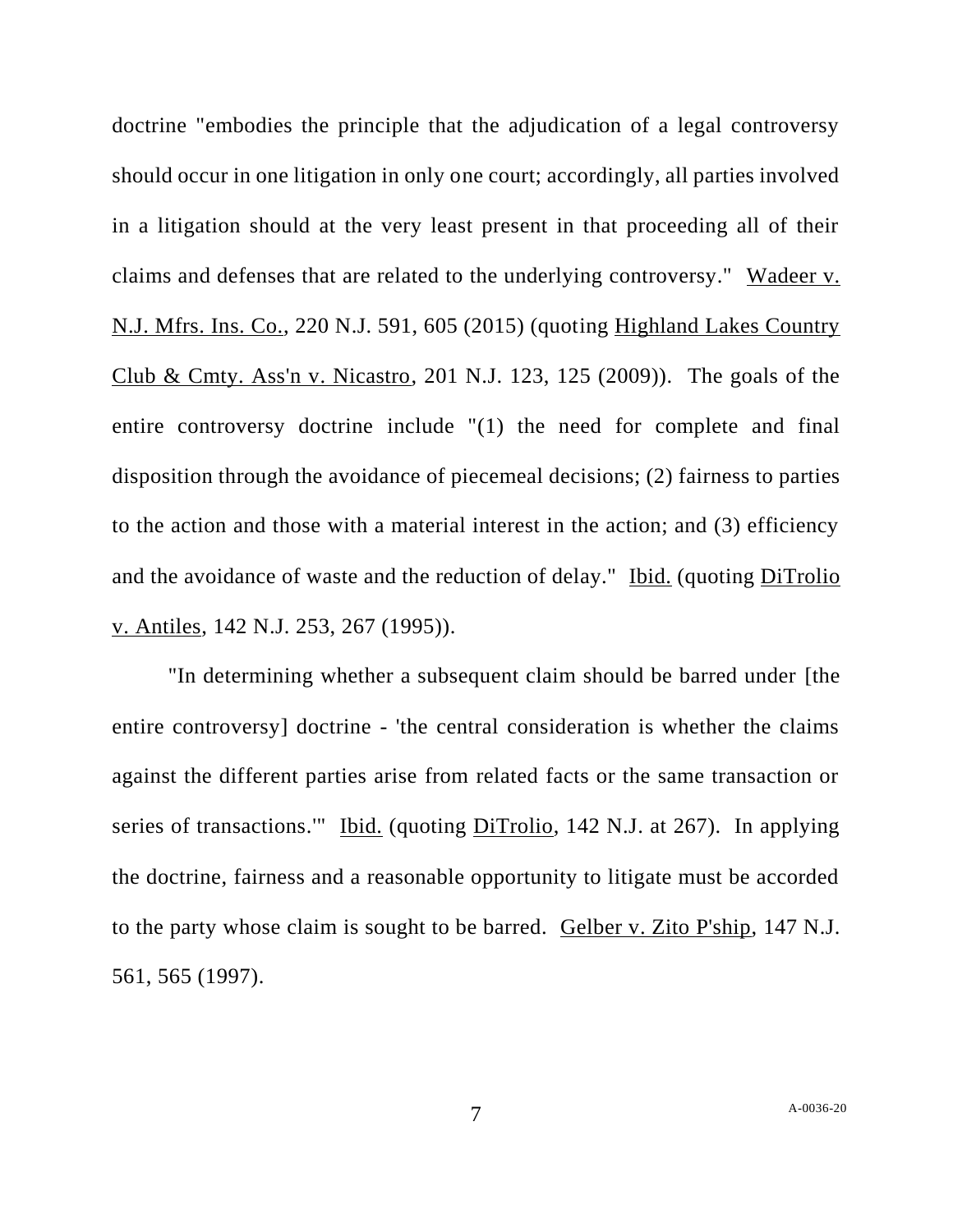"The entire controversy doctrine 'seeks to impel litigants to consolidate their claims arising from a single controversy whenever possible.'" Dimitrakopoulos v. Borrus, Goldin, Foley, Vignuolo, Hyman & Stahl, P.C., 237 N.J. 91, 98 (2019) (quoting Thornton v. Potamkin Chevrolet, 94 N.J. 1, 5 (1983)). "The doctrine serves 'to encourage complete and final dispositions through the avoidance of piecemeal decisions and to promote judicial efficiency and the reduction of delay.'" Ibid. (quoting Wadeer, 220 N.J. at 610).

Having reviewed the record, Judge Brenner appropriately applied the entire controversy doctrine to bar Shan-Mar's claims. Shan-Mar's Law Division claims were directly related to the disposition of its property, specifically the sailboat and boat slip. In the divorce action, Molz raised the very same argument asserted by Shan-Mar in the Law Division matter. The family part judge determined the sailboat and slip were marital property and we affirmed that determination on appeal.

Nothing in the entire controversy doctrine required Shan-Mar to be named as a party in the divorce action for the family part judge to dispose of its assets acquired during the marriage. While Shan-Mar could have been named as a party in the divorce action, Molz elected not to do so. The sailboat and slip were assets acquired during the marriage and thus subject to equitable distribution